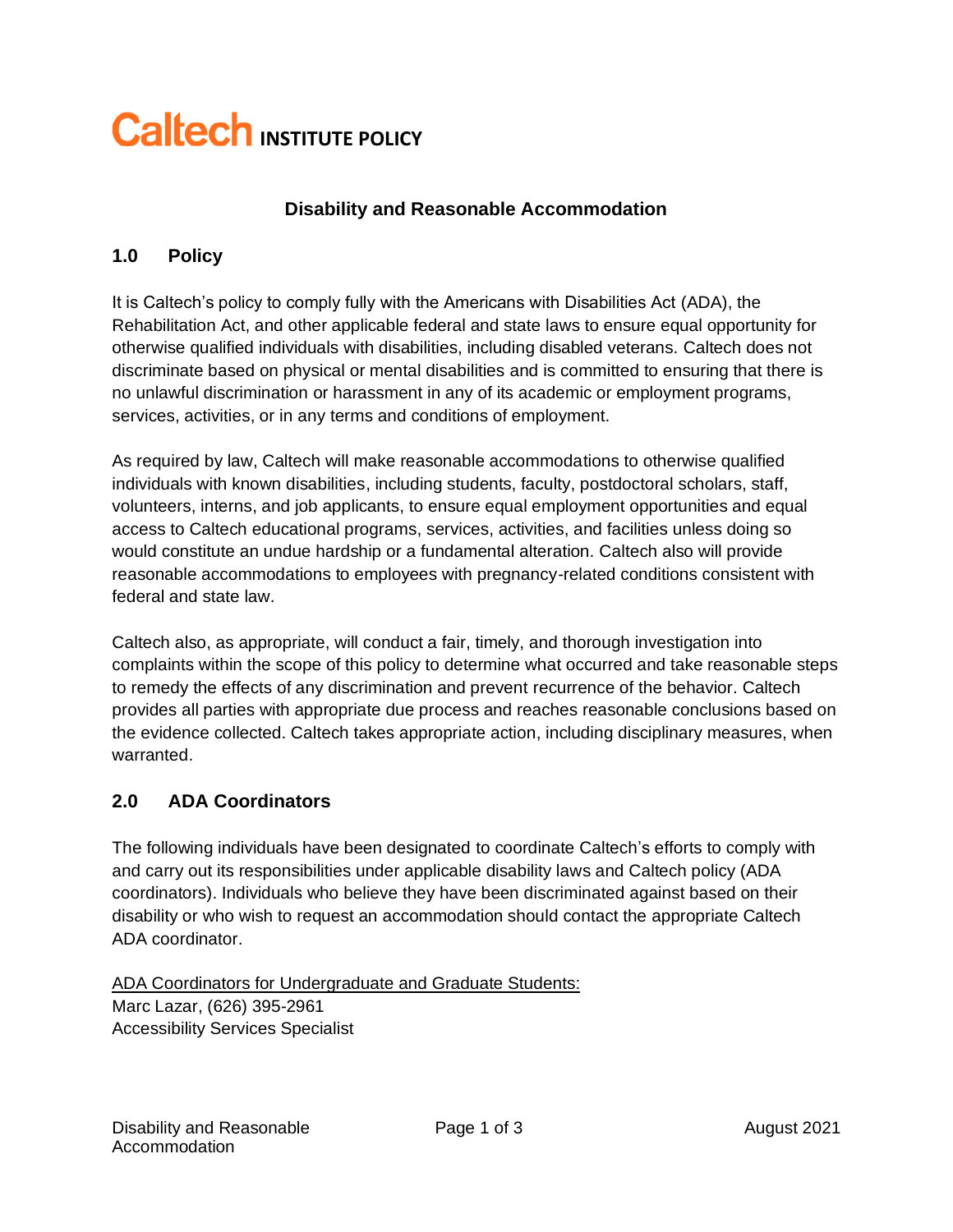ADA Coordinator for Faculty: Stacey Scoville, (626) 395-6320 Administrator, Office of the Provost

ADA Coordinators for Staff, Postdoctoral Scholars, Volunteers, and Interns at Campus: Ofelia Velazquez-Perez, (626) 395-3819 Director, Employee and Organizational Development

Taynora Lee, (626) 395-3092 Assistant Director, Disability and Leave Administration

ADA Coordinator for Employees, Volunteers, and Interns at JPL: Veronica Jarquin, (818) 354-6146 Human Resources Consultant

Janella Quintero, (818) 354-0504 Human Resources Consultant

## **3.0 Reasonable Accommodations**

Caltech will provide reasonable accommodations that are appropriate and consistent with legal requirements. In evaluating requests for accommodations, Caltech will engage in a timely and good-faith interactive process with the requesting individual to determine what, if any, accommodations should be provided. Caltech has the right to request documentation supporting an accommodation request, including documentation of the disability when the disability or the need for accommodation is not obvious.

## **4.0 Right to File a Grievance**

An individual who believes they have been the subject of disability discrimination may file a grievance. In addition, after engaging in the interactive process and after Caltech has determined whether a reasonable accommodation is available, an individual requesting an accommodation who disagrees with the decision may file a grievance under the Disability and Reasonable Accommodation Grievance Procedures. Grievance procedures may be obtained from the appropriate ADA coordinator or at the links provided at the end of this policy.

# **5.0 Right to File Complaint with Outside Agency**

Employees and applicants may also file a complaint with the U.S. Equal Employment Opportunity Commission, the California Department of Fair Employment and Housing, and the U.S. Department of Labor, Office of Federal Contract Compliance Programs, or the U.S. Department of Education, Office for Civil Rights. Students may file complaints with the U.S.